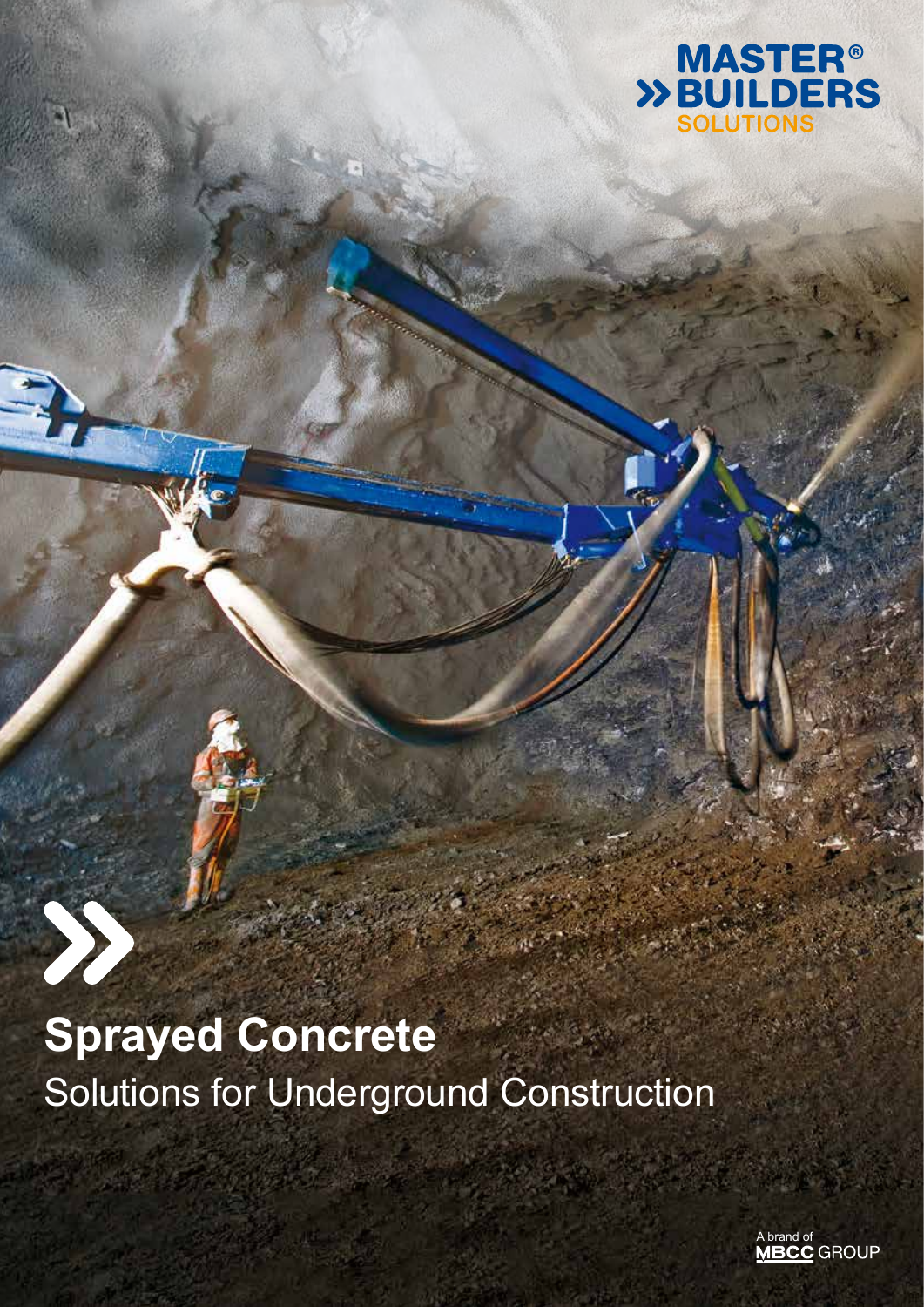

### **Master Builders Solutions**

The Master Builders Solutions brand brings all of our expertise together to create chemical solutions for new construction, maintenance, repair and renovation of structures. Master Builders Solutions is built on the experience gained from more than a century in the construction industry. The know-how and experience of a global community of construction experts form the core of Master Builders Solutions.

We combine the right elements from our portfolio to solve your specific construction challenges. We collaborate across areas of expertise and regions and draw on the experience gained from countless construction projects worldwide. We leverage global technologies, as well as our in-depth knowledge of local building needs, to develop innovations that help make you more successful and drive sustainable construction.

The comprehensive portfolio under the Master Builders Solutions brand encompasses concrete admixtures, cement additives, solutions for underground construction, waterproofing solutions, sealants, concrete repair & protection solutions, performance grouts performance flooring solutions and solutions for on- and offshore wind energy.



#### Global Underground Construction Team

Master Builders Solutions, with its global underground construction team, is a world leader in the provision of reliable, customer-oriented solutions focused on your needs in the tunneling and mining industries. We recognise that your success is underpinned by our ability to deliver solutions that meet or exceed your critical needs. By accompanying you from the start of your project and understanding the issues that are important to you, we can contribute to your success. We support you with product training and quality control, and our professional technical services team is on hand around the clock, helping you with specialist technical advice and trouble shooting.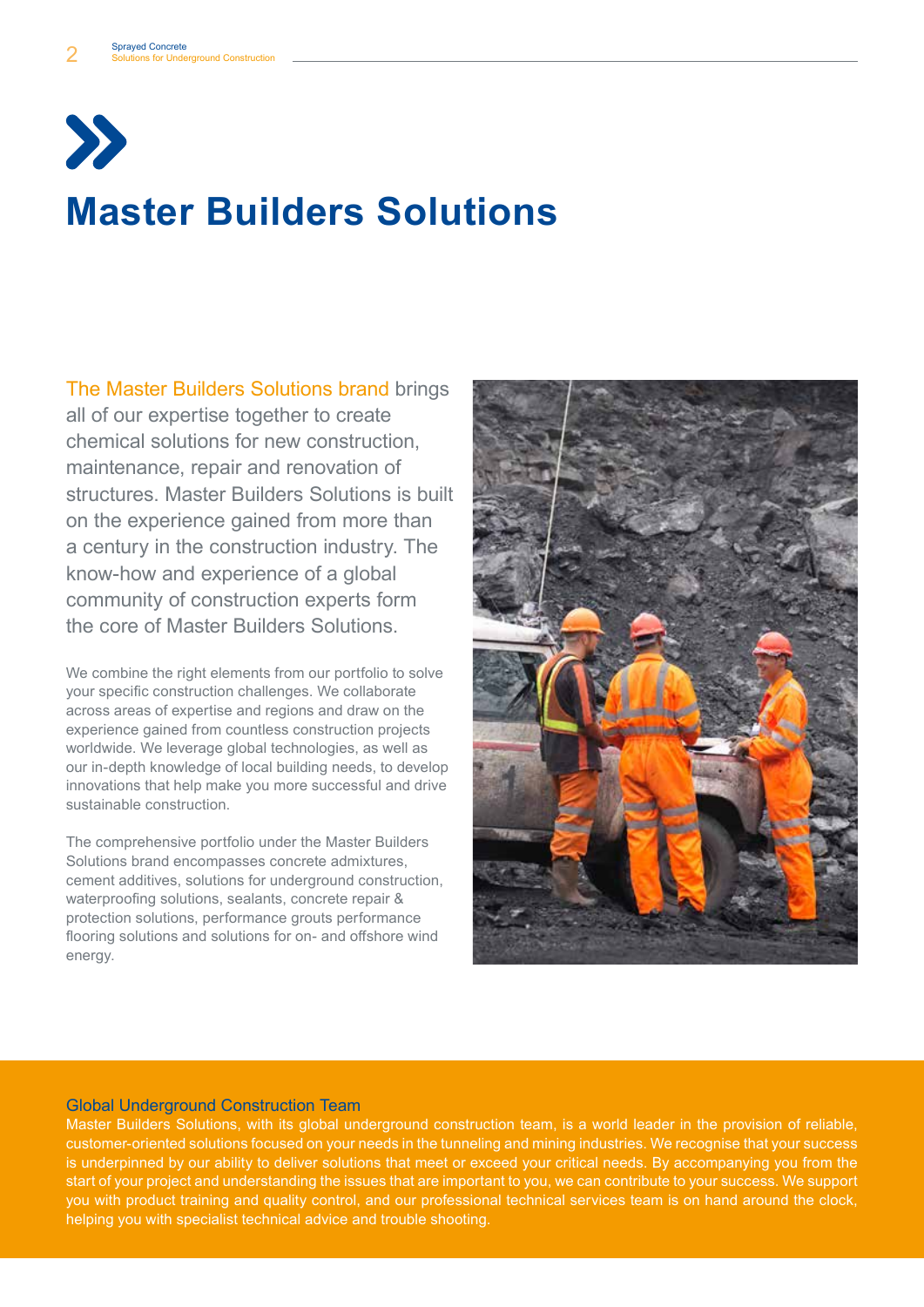

#### Sprayed Concrete – the Most Important Element in Ground Support

Sprayed concrete technology has revolutionized tunnel construction and mining operations since the middle of the 20th century. The development of material science and performance together with advances in spraying equipment technology have made sprayed concrete the building material of choice for today's underground construction projects.

Due to its nature as a spray-applied material, sprayed concrete offers excellent surface sealing and ground strengthening as it perfectly fits the excavation contour, hardening and gaining strength in a remarkably short time frame. It has allowed the construction of subsurface structures that were not possible before.

The development of modern wet-mix sprayed concrete in particular has contributed considerably to this effort.

Furthermore, the proven quality of sprayed concrete has led to it being used more and more as a permanent support solution, replacing the traditional cast in-situ inner concrete lining.

#### Expert Know-How

Master Builders Solutions provides technical consulting expertise at every project stage from start to finish, covering issues such as geo-technical challenges and design and time constraints. Master Builders Solutions' underground construction specialists bring long-term experience in sprayed concrete application, and work together with laboratory resources to choose the correct product selection. They take a consultative approach to help solve the challenges ahead.

**Mastering underground construction challenges requires the right partner. Continuous innovation and customized solutions ensure that customers using Master Builders Solutions operate successfully, and to the highest safety standards.**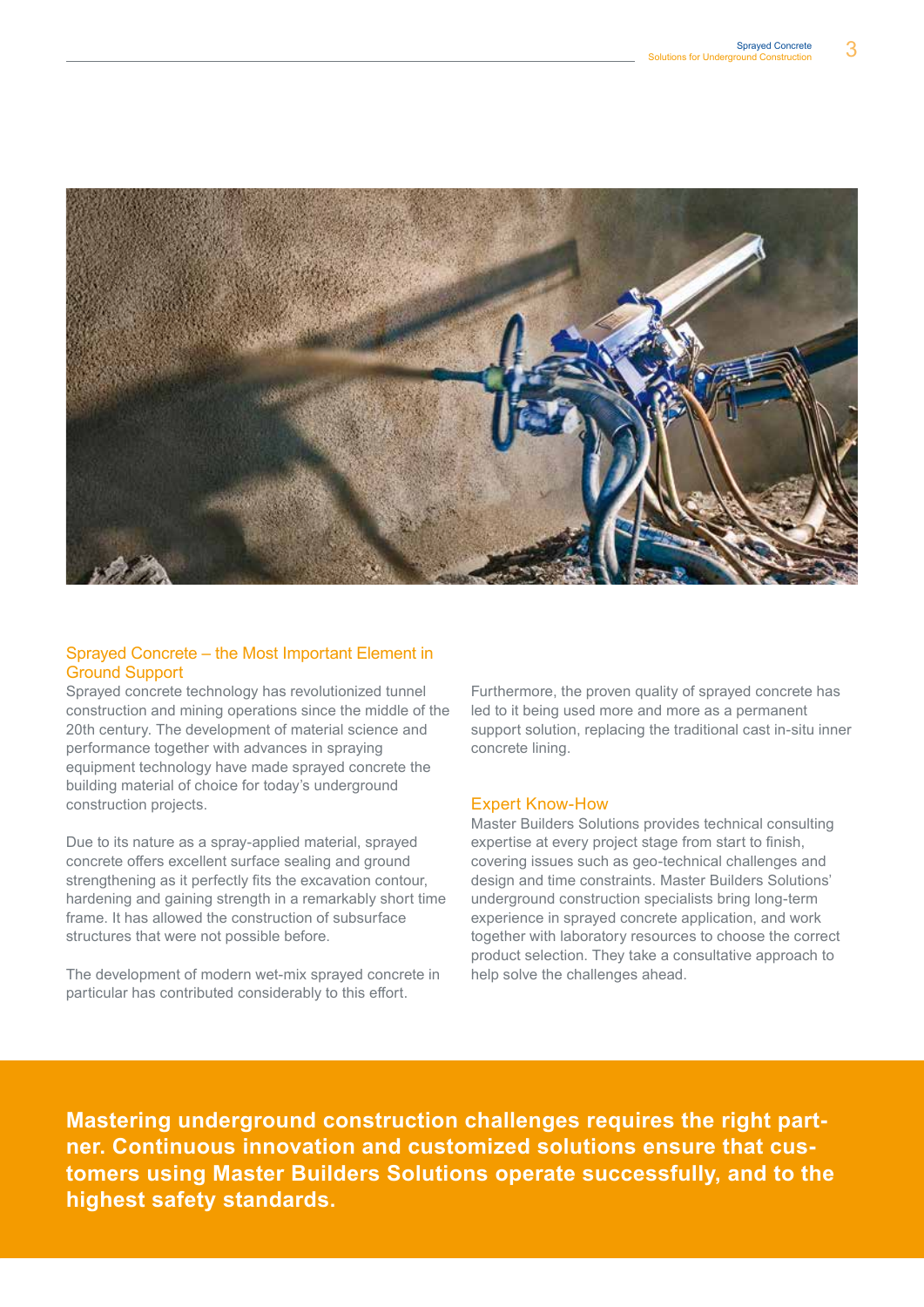# $\boldsymbol{\Sigma}$ **Sprayed Concrete from Start to Finish**



Sprayed concrete applications must ensure safety and be formulated to last. Master Builders Solutions offers a wide range of admixtures for addition during concrete batching and on site.

#### **At the Batching Plant**

#### **Superplasticizers**

MasterGlenium is a high-performance water-reducing superplasticizer for reduced accelerator consumption, reduced bleeding and lower levels of segregation. Sprayed concrete mixes that combine low water/cement ratios with superior flow and workability allow you to achieve concrete with excellent early strength development as well as high long-term strength and improved durability.

#### Hydration Control

MasterRoc HCA (formerly DELVO®CRETE) is a cement hydration control system for sprayed concrete and other cementitious applications such as grouting and injection. It is capable of maintaining an open time of up to 72 hours, allowing for total flexibility of site logistics.

#### Pumping Aid

MasterRoc TCC 780 is a pumping aid for sprayed concrete mixes with difficult or poorly graded aggregates. It improves the thixotropy of the mix, eliminating the risk of segregation, thus improving pumpability.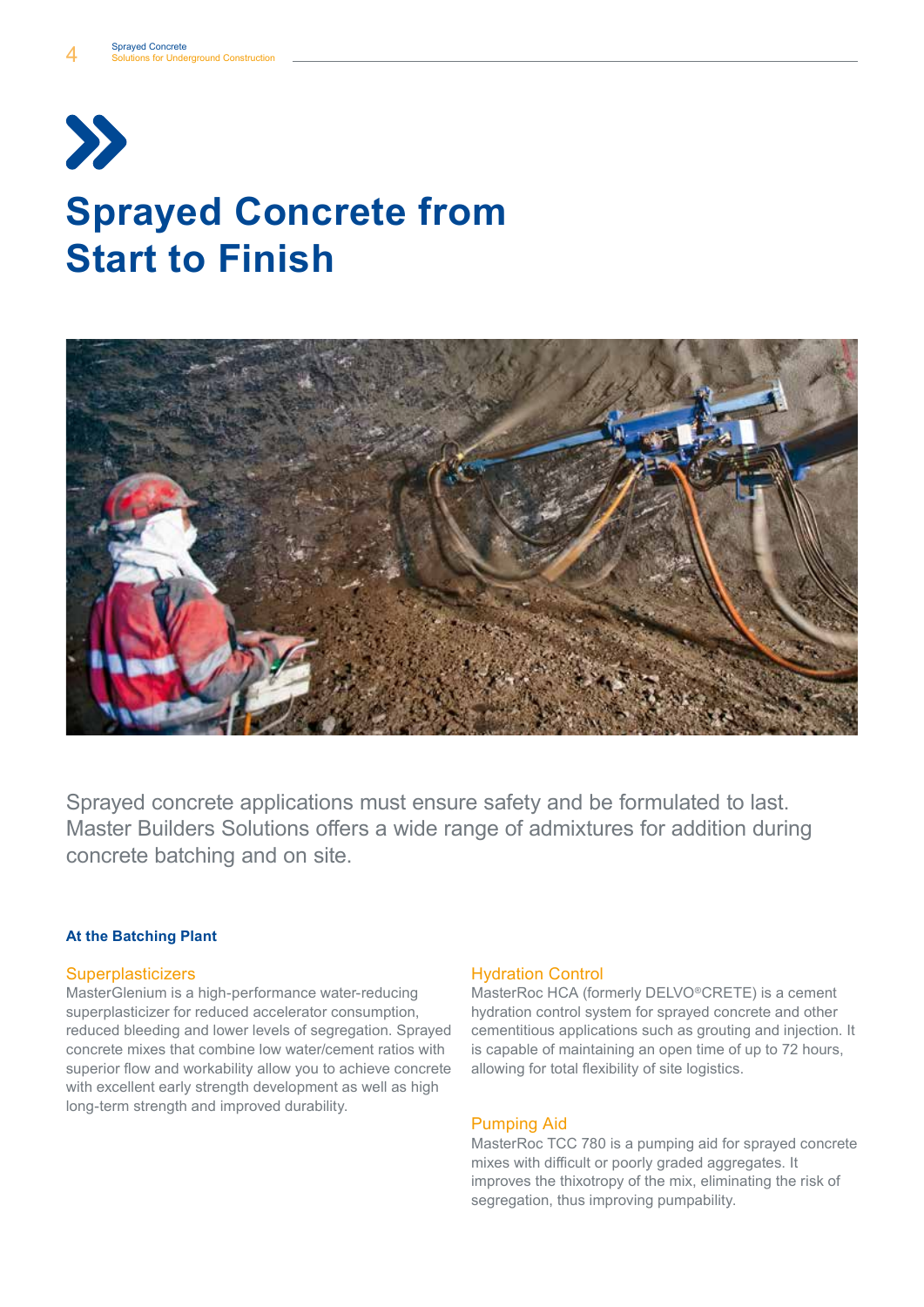#### Concrete Improvement

MasterRoc TCC 735 is a chloride-free concrete improving admixture which enhances the quality of sprayed concrete in both plastic and hardened states. Its unique composition ensures better hydration of the cement. As a result, initial shrinkage is substantially reduced, bonding characteristics are enhanced and density and compressive strength are increased.

#### **Microsilica**

MasterRoc MS microsilica improves the pumpability and workability performance of sprayed concrete mixes in the fresh state while reducing permeability and increasing density and long-term strength performance in the hardened state. It is available in both densified powder and liquid formulations.

#### Colloidal Silica

MasterRoc MS Colloidal Silica is an amorphous precipitated silica suspension (liquid) designed to improve the properties of sprayed concrete in both the plastic and hardened states. It improves pumpability and sprayability and reduces rebound, at the same time reducing permeability and improving durability in the hardened state.

#### Structural Plastic / Steel Fibers

MasterFiber structural reinforcing fibers greatly improve the load absorption capability and cracking resistance of sprayed concrete, and are available in both steel and polypropylene versions. They are easy to dispense and use, giving even distribution throughout the mix to ensure uniform results.

#### **On Site**

#### Pump Lubrication Aid

MasterRoc LUB 1 powder is specially formulated for lubricating concrete pumps, hoses and pipelines prior to concrete pumping or spraying.

#### Set Accelerators

MasterRoc SA alkali-free accelerators are added at the nozzle, and accelerate the setting and hardening of the sprayed concrete.

They provide high early strength gain and long-term strength development, as well as enhanced durability. Furthermore, they reduce dust and rebound levels.

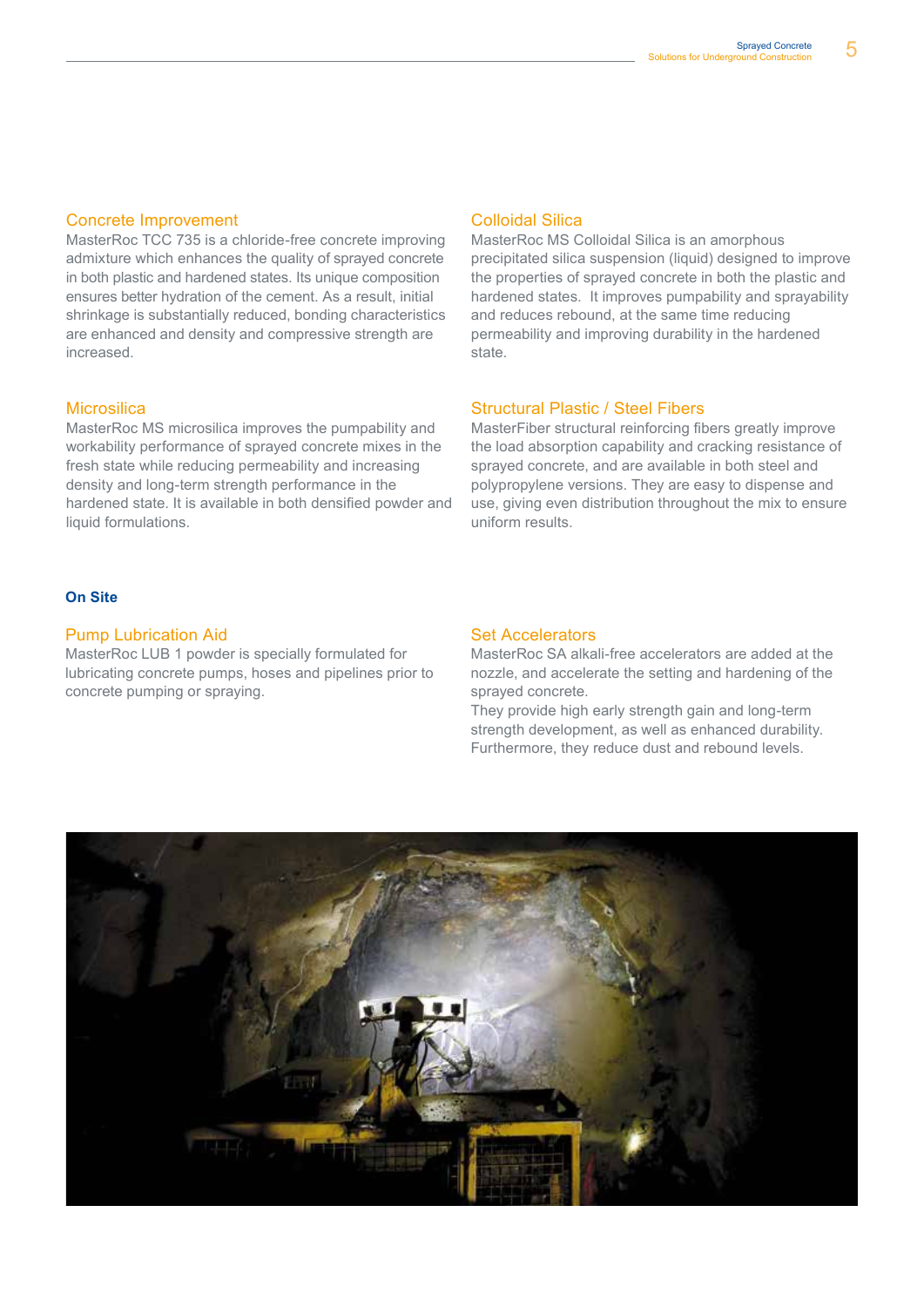



#### Mix Design

Creating the optimal concrete solution requires experienced concrete knowledge. Suitable materials for the mix (cement, aggregates, superplasticizer, etc.) and the correct alkali-free accelerator must be chosen to optimize pumpability and spraying performance. Furthermore, project limitations such as transport restrictions and badly graded aggregates, as well as specific project requirements, such as very high early strength to minimize settlement in urban tunneling and faster re-entry in mining, require the variety of admixtures Master Builders Solutions offers to solve these specific challenges.

#### **Durability**

A durable sprayed concrete lining is defined as one that performs in the working environment for the duration of its expected service life. Achieving good durability depends on a variety of factors, especially density and water/cement ratio. Each project requires an adapted solution based on customer requirements and local building material, and Master Builders Solutions' underground construction specialists are here to propose the right chemistry for a successful result.

As a consequence of the growing use of sprayed concrete

as a permanent construction material for tunnel linings, demands on its durability have increased likewise. It offers more flexibility in terms of the geometry and space requirements. Permanent sprayed concrete is a requirement for the innovative composite shell lining design (see page 8).



**Sprayed concrete quality testing**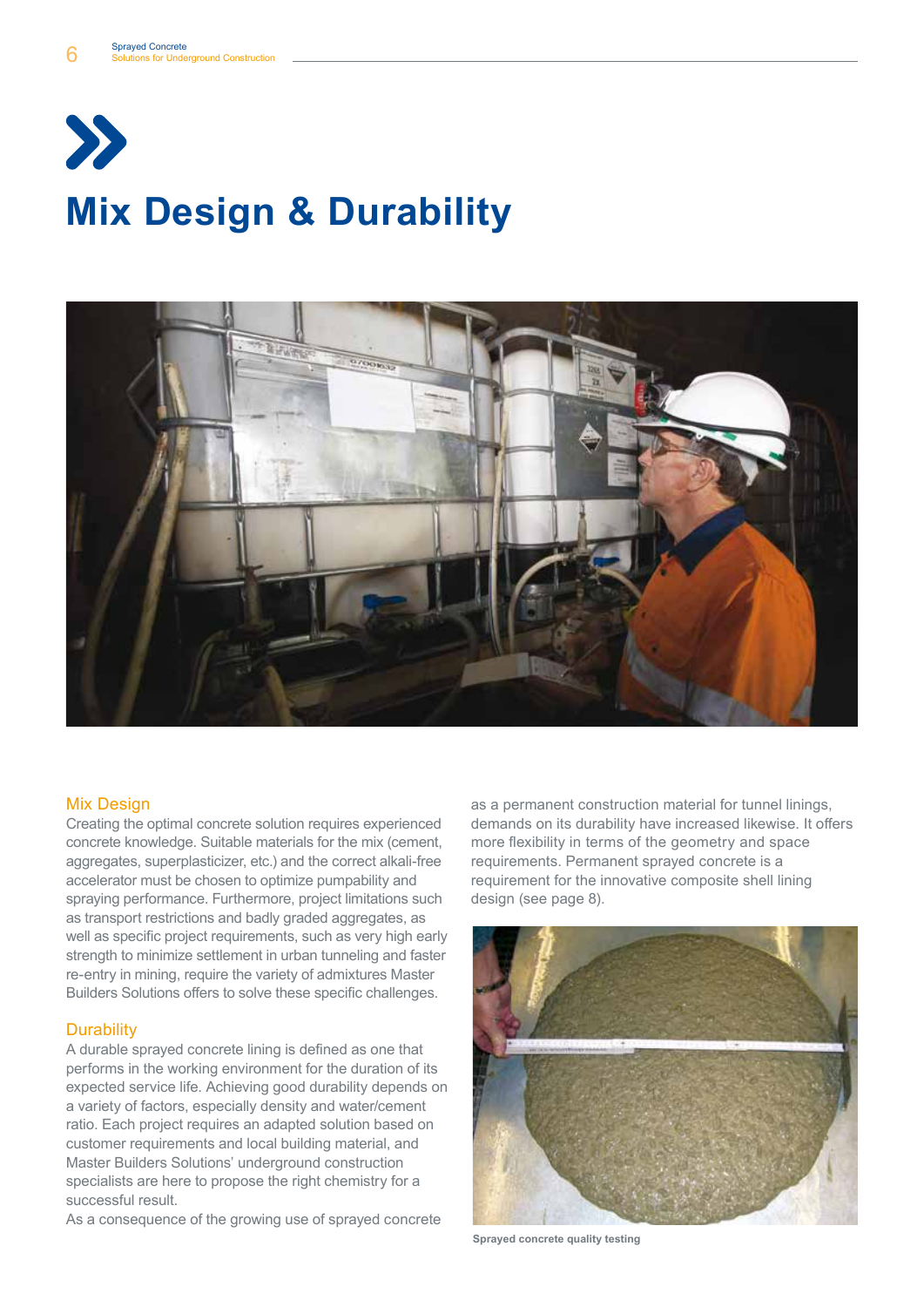

#### **Compressive strength of sprayed concrete**

**Recorded compressive strength developments by selected alkali-free set accelerators in comparison with J1, J2 and J3 standard requirements based on the Austrian Guideline for sprayed concrete**

#### Alkali-Free Accelerators

The MasterRoc SA series of alkali-free accelerators has been developed in response to the demand for durable, high-quality sprayed concrete that minimizes environmental risk. Master Builders Solutions offers a wide range of accelerators to suit local cements, conditions and site needs.

- High performance with relatively low dosages
- Fast setting and constant early strength development, allowing fast application and high build rates
- Effective where mesh and bar reinforcement is used, enabling elimination of spray shadow
- Allows a dense concrete structure to be built with high final strength
- Highly durable sprayed concrete for permanent support
- Ability to spray in areas with low water ingress
- Sprayable in ground-freezing projects
- pH value of around 3 makes the product non-aggressive for increased worker safety
- Low dust and rebound for a healthier working environment

It is essential to use automated spraying equipment which incorporates an integrated dosing system to ensure accurate dosage control.

Master Builders Solutions strives to offer innovative solutions through continual product development dedicated to tunneling and mining needs.

Part of Master Builders Solutions' Research & Development Community, a dedicated underground construction development team focuses its efforts on tailoring the properties of sprayed concrete's microstructure.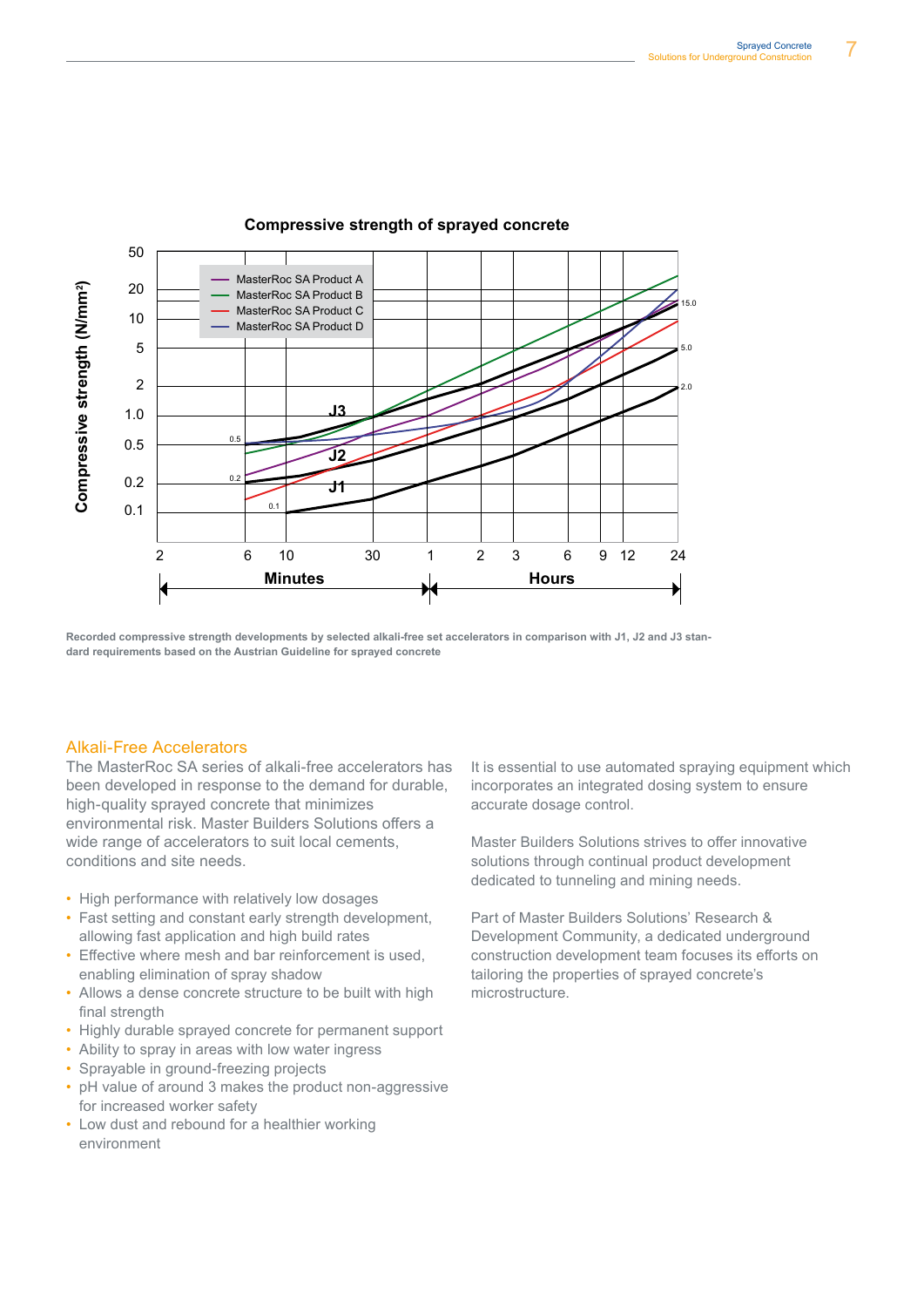# $\sum$ **Design Optimization: The Composite Shell Lining**



State-of-the-art sprayed concrete technology and innovation in sprayable waterproofing membranes have enabled tunnel engineers to design a considerably more economical tunnel lining system, the composite shell lining (CSL) system. It is a further development of the single shell lining system, and consists of two concrete linings, primary (outer) lining and secondary (inner) lining, and a double-bonded spray-applied waterproofing membrane embedded between them. CSL systems can be used for tunnels located in ground with limited, manageable water ingress, or for tunnels where water ingress has been treated with pre-injection. Although the composite shell lining is predominantly used in tunnel construction, it is suitable for all underground structures.

The primary sprayed concrete lining of a CSL system is designed as a permanent solution, and the two bonded concrete linings allow the thickness of the secondary lining

to be significantly reduced, leading to considerable savings. The most important savings result from less excavation being necessary, a reduced volume of construction materials and no need for formwork. Additional savings in comparison to conventional waterproofing sheet membranes result from higher flexibility of the construction and reduced long-term maintenance costs.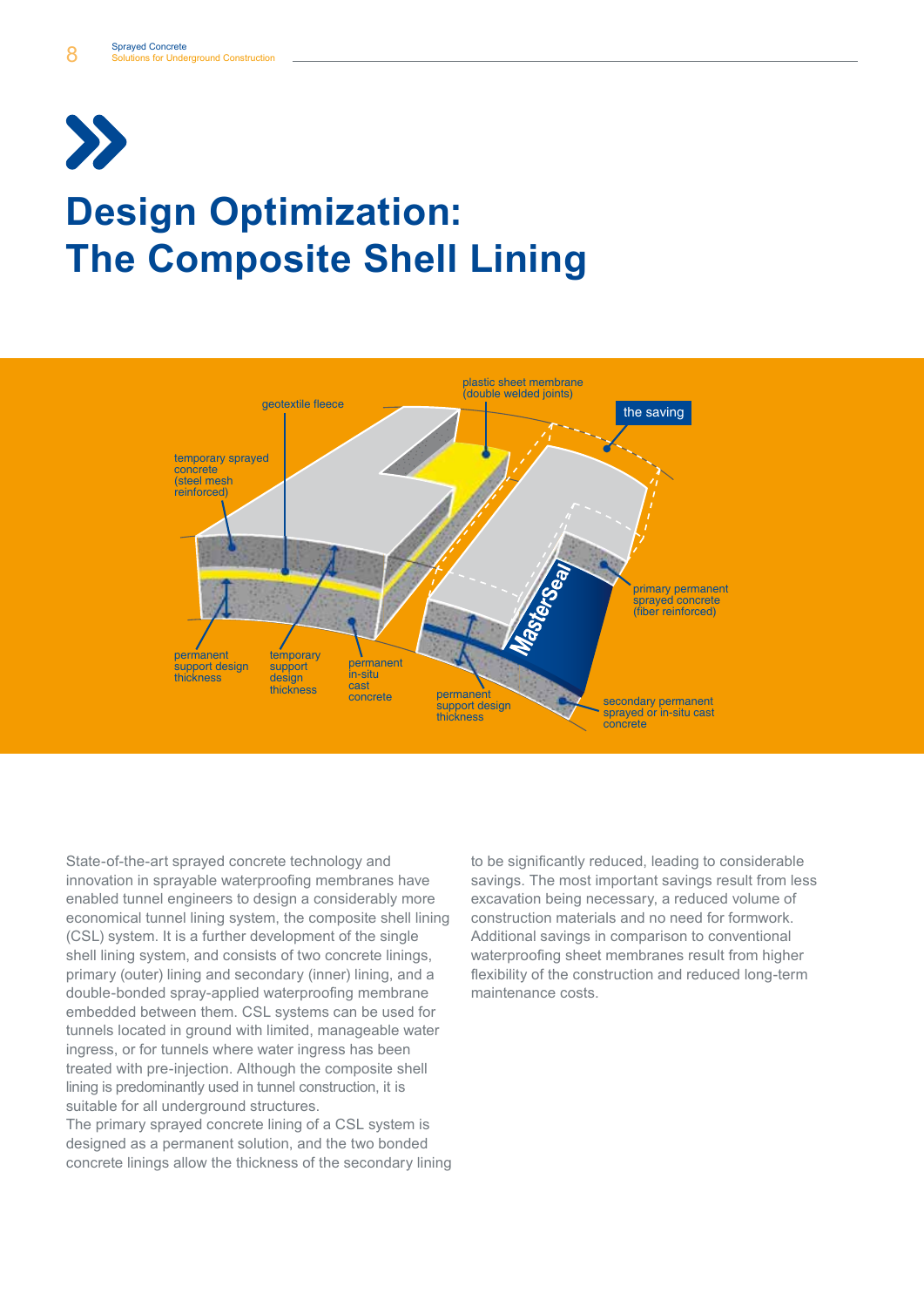

#### Project Solution: Metro Lausanne, Switzerland

The final structural lining design of the Tunnel de Viret, part of the extended M2 line of the Metro Lausanne, was built using the composite shell lining system. The main challenge was to excavate underneath the city, including the cathedral and the ground water table beneath it. For this reason, a waterproofing solution which minimizes the risk of water drainage was needed to avoid ground settlement and damage to the cathedral.

Permanent sprayed concrete was used with the MasterSeal 345 spray-applied waterproofing membrane, creating a composite shell lining. The thickness of the secondary lining was considerably reduced in comparison to the original lining design, leading to a 23% reduction in the total lining thickness. No defects or water ingress have been reported to date since construction in 2008.

#### **Additional project benefits:**

- **•** Considerable cost savings per linear tunnel meter
- **•** Reduction of construction time by two months
- **•** No formwork needed for the secondary lining through use of sprayed concrete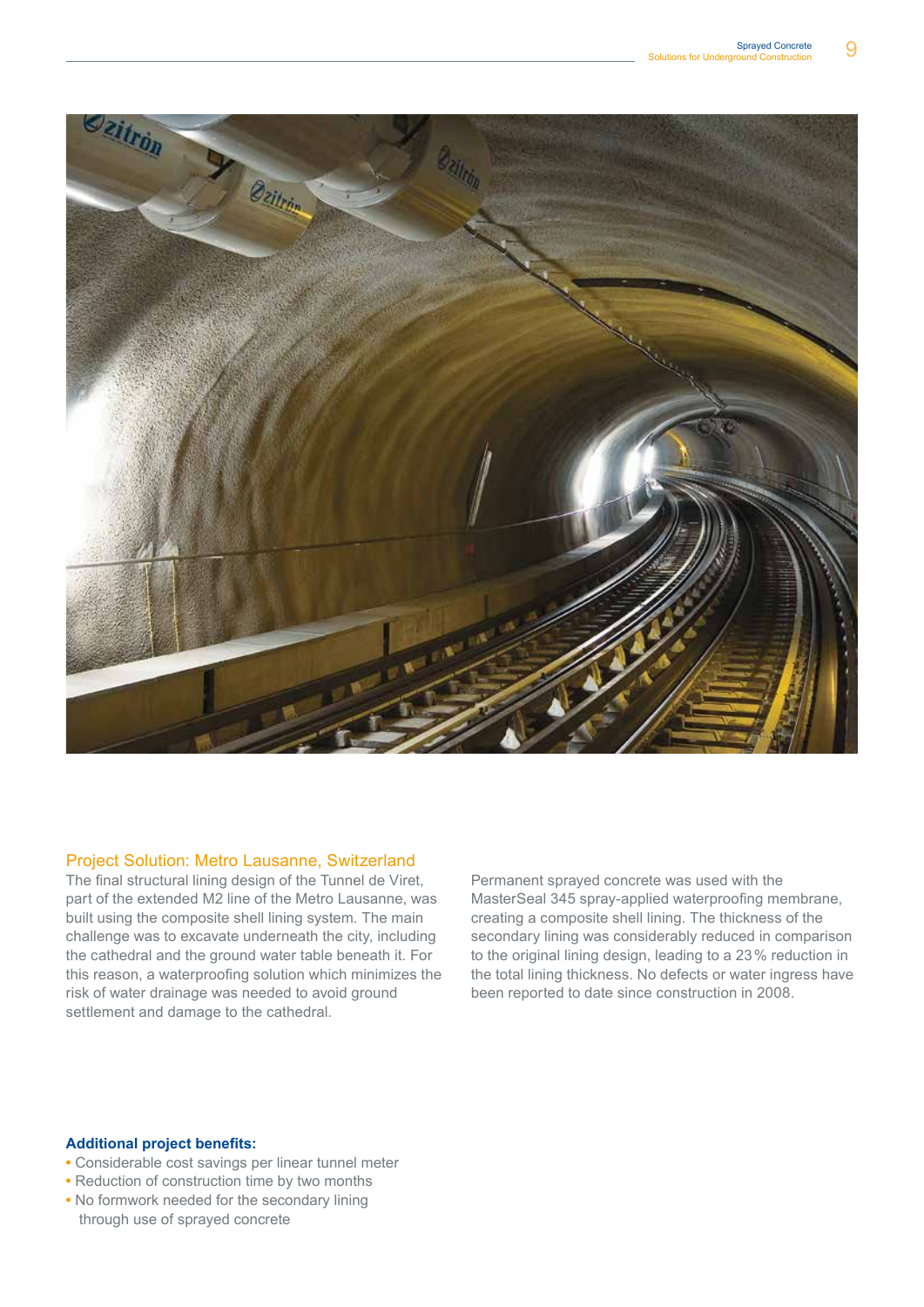



MasterSeal 345 is a double-bonded sprayable waterproofing membrane, and establishes a new concept for waterproofing. The bonded waterproofing membrane, which is used for the composite shell lining, can resolve technical problems which have proved difficult with conventional sheet membranes, by preventing the migration of water on either side of the membrane. It can be applied to existing tunnels for refurbishment, and is especially suited to projects where space is limited due to the clearance outline. It also brings great benefits for new concrete structures, particularly those with complex geometries such as tunnel intersections and cross passages, offering a flexible and continuous waterproofing

**MasterSeal 345 key properties:**

- Tensile strength: 4 MPa
- Adhesive strength: 1.2 MPa
- Elongation: 100%
- Watertight up to 20 bar

system without discrete joints, water stops or compartmentalization. Furthermore, MasterSeal 345 is also compatible with most other waterproofing systems.

It is simple to apply with conventional dry spraying equipment allowing application rates of up to 80 m² per hour by hand or even up to 150 m² per hour by means of automated robotic equipment.



**Composite shell lining: crack bridging**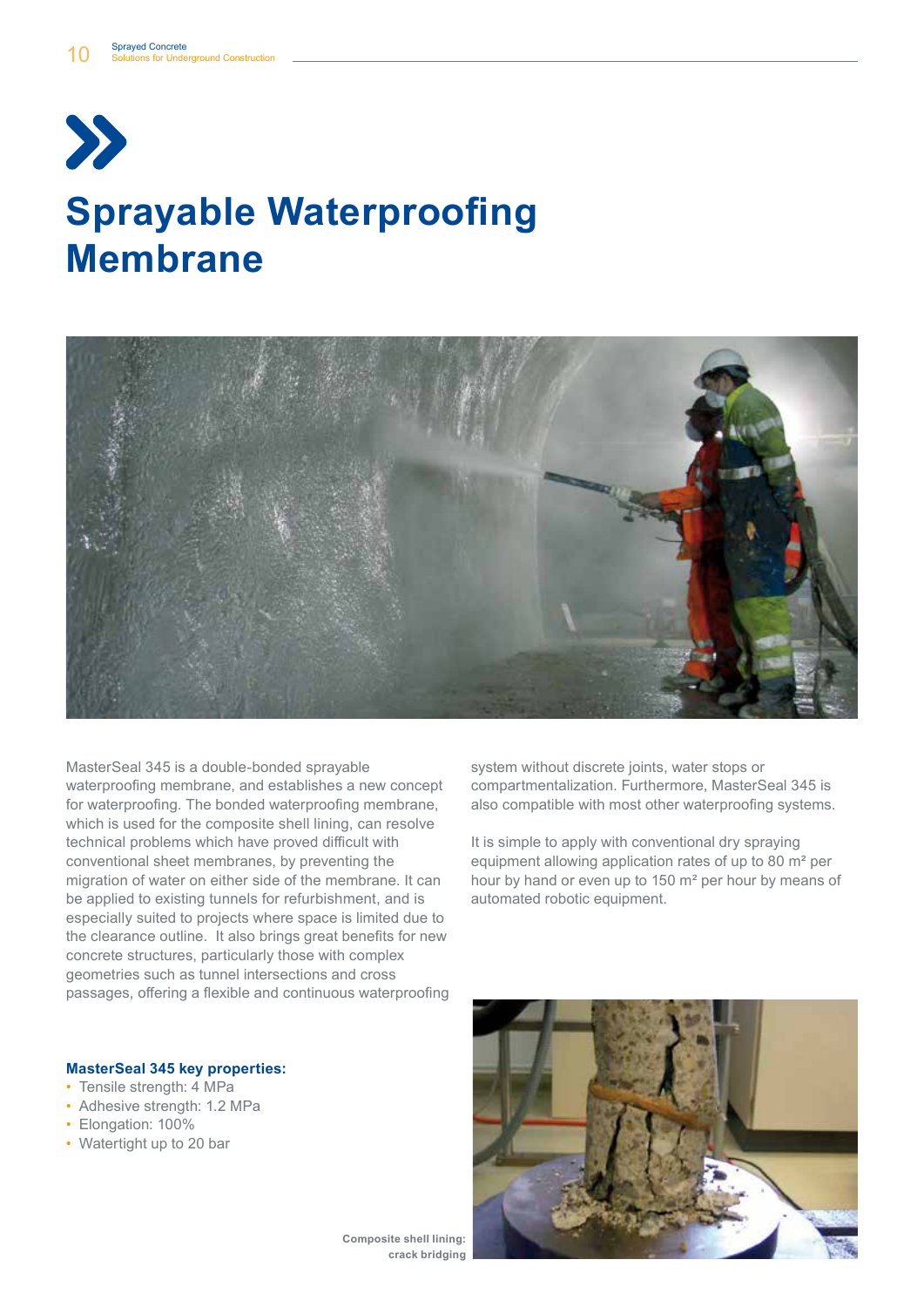

#### Training and Education

Master Builders Solutions provides technical sprayed concrete training courses centrally in the Hagerbach underground facility in Switzerland.

The courses are organized as demonstration workshops in realistic underground settings. These workshops are "show-and-tell" sessions and aim to visualize and explain the technical performance and application of our sprayed concrete solutions.

In addition, tailored training is organized for individual projects worldwide when required by customers, also for the application of MasterSeal 345, including design aspects.

#### Technical Services

Master Builders Solutions provides more than simply a range of products. Assisting customers in selecting the appropriate system and methodology as well as providing initial supervision and site training of the customers' personnel is an essential part of our concept. Master Builders Solutions cooperates globally with leading equipment manufacturers to ensure that products meet placing performance requirements and to provide the best, most cost-effective and complete technology solution.

More brochures on our underground construction solutions are available at:

### **ugc.master-builders-solutions.com**

#### **Documentation available on request:**

- Reference list
- Project reports
- Technical data sheets
- Design guidelines
- Method statements